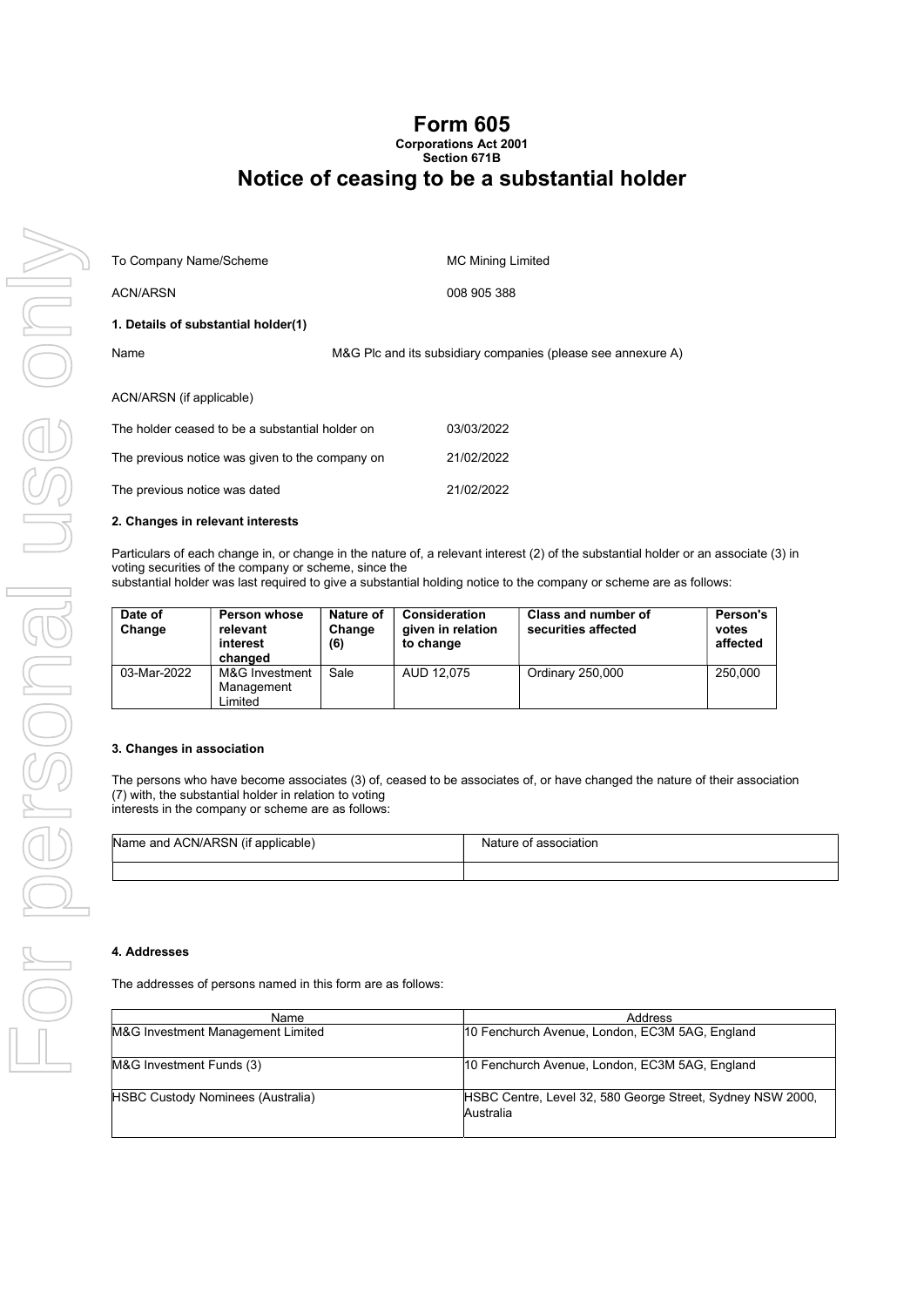# **Signature**

| print name | Owen Smith | capacity | <b>Regulatory Reporting Team Leader</b> |
|------------|------------|----------|-----------------------------------------|
| sign here  | Owen Smith | date     | 04/03/2022                              |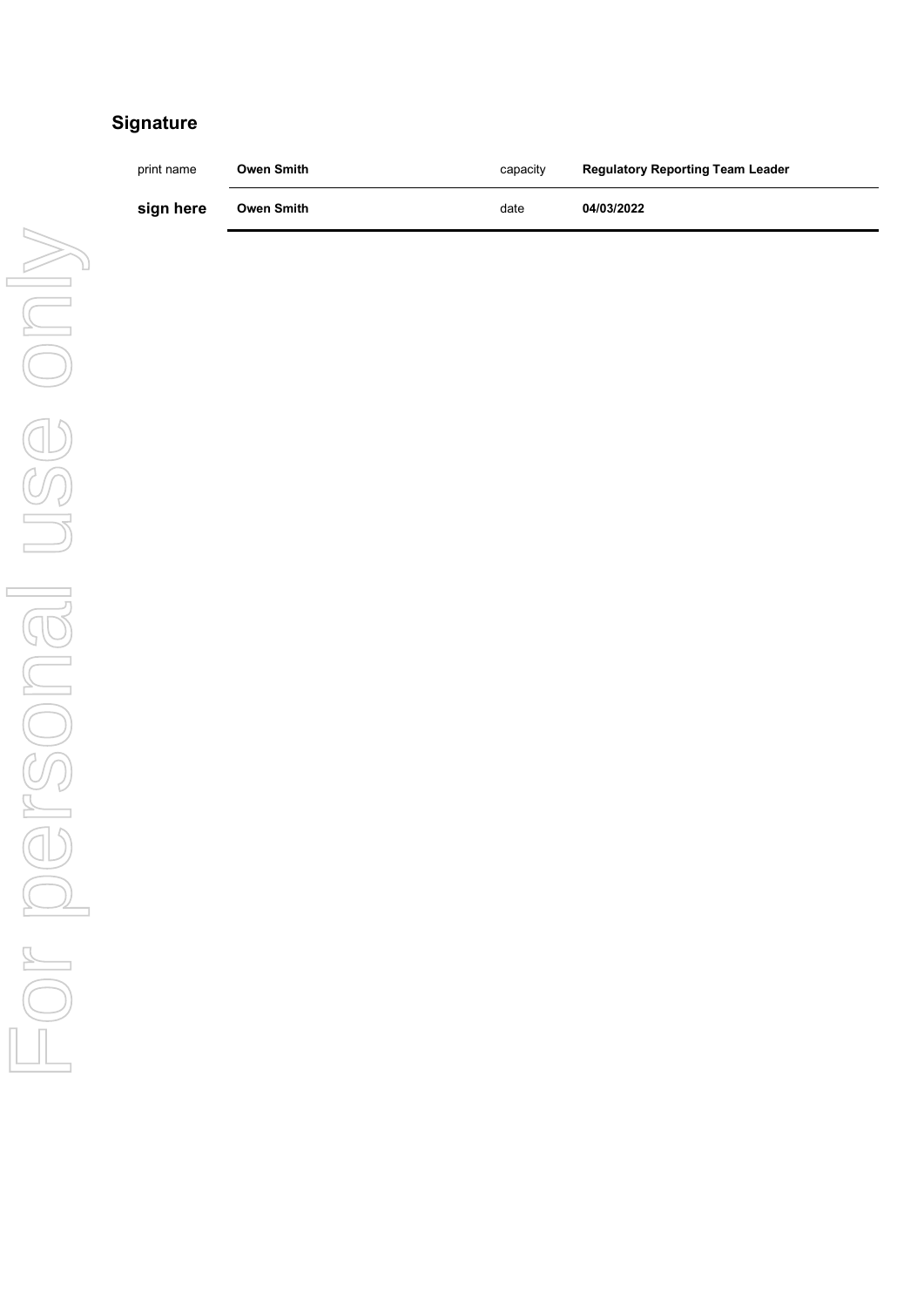This is annexure A of 1 page referred to in form 605 'Notice of ceasing to be a substantial holder'

#### Details of substantial holder

M&G plc is a British multinational life insurance and financial services company, incorporated and registered in England and Wales and headquartered in London. Please find below subsidiaries of the M&G Plc group of companies.

| M&G Group Regulated Entity Holding Company Limited | Wholly owned subsidiary of M&G Plc (the parent company)                          |
|----------------------------------------------------|----------------------------------------------------------------------------------|
| M&G Group Limited                                  | Wholly owned subsidiary of M&G Group Regulated Entity Holding Company<br>Limited |
| M&G FA Limited                                     | Wholly owned subsidiary of M&G Group Limited                                     |
| M&G Investment Management Limited                  | Wholly owned subsidiary of M&G FA Limited                                        |
| <b>M&amp;G Securities Limited</b>                  | Wholly owned subsidiary of M&G FA Limited                                        |
| M&G Luxembourg S.A.                                | Wholly owned subsidiary of M&G FA Limited                                        |
| M&G Alternatives Investment Management Limited     | Wholly owned subsidiary of M&G FA Limited                                        |
| The Prudential Assurance Company Limited           | Wholly owned subsidiary of M&G Group Regulated Entity Holding Company<br>Limited |
| <b>Prudential Pensions Limited</b>                 | Wholly owned subsidiary of The Prudential Assurance Company Limited              |

The following are all open-ended investment companies with variable capital, incorporated in England & Wales and regulated by the Financial Conduct Authority. These are not M&G plc group companies but the Authorised Corporate Director (M&G **Securities** 

Limited) and appointed fund manager (M&G Investment Management Limited) for each OEIC are wholly owned subsidiaries of M&G plc.

| M&G Investment Funds (1)  | External Open Ended Investment Company |
|---------------------------|----------------------------------------|
| M&G Investment Funds (2)  | External Open Ended Investment Company |
| M&G Investment Funds (3)  | External Open Ended Investment Company |
| M&G Investment Funds (4)  | External Open Ended Investment Company |
| M&G Investment Funds (5)  | External Open Ended Investment Company |
| M&G Investment Funds (7)  | External Open Ended Investment Company |
| M&G Investment Funds (9)  | External Open Ended Investment Company |
| M&G Investment Funds (11) | External Open Ended Investment Company |
| M&G Investment Funds (12) | External Open Ended Investment Company |
| M&G Investment Funds (14) | External Open Ended Investment Company |
| M&G Global Dividend Fund  | External Open Ended Investment Company |

The following are all société d'investissement à capital variable, incorporated in Luxembourg and regulated by the Commission de